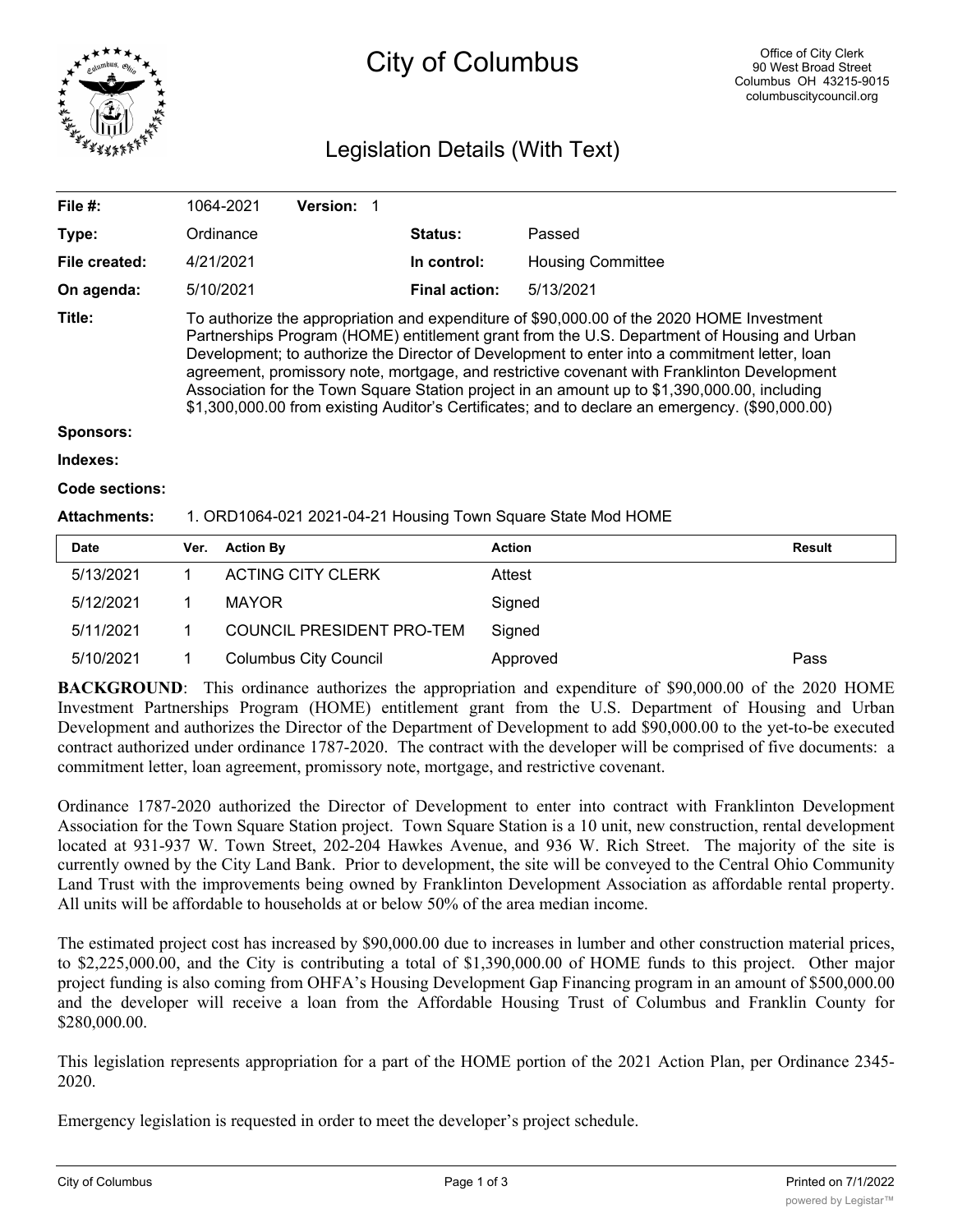#### **File #:** 1064-2021, **Version:** 1

**FISCAL IMPACT**: Funding for this agreement will come from three different years of HOME grants, but appropriation is needed only for the increase in funding:

| $\sim$ 100 $\mu$     |      | 2018 \$99,487.95 funded from ACPO005097, Ord. 2014-2018   |
|----------------------|------|-----------------------------------------------------------|
| $\ddot{\phantom{0}}$ |      | 2019 \$ 605,286.60 funded from ACPO006362, Ord. 1787-2020 |
| $\sim$ 100 $\mu$     |      | 2020 \$595,225.45 funded from ACPO006362, Ord. 1787-2020  |
| $\ddot{\phantom{0}}$ | 2020 | $$90,000.00$ to be appropriated from this ordinance       |
|                      |      | $$1,390,000.00$ total contribution                        |
|                      |      |                                                           |

CONTRACT COMPLIANCE: The vendor's number is 005222 and expires 4/3/2023.

To authorize the appropriation and expenditure of \$90,000.00 of the 2020 HOME Investment Partnerships Program (HOME) entitlement grant from the U.S. Department of Housing and Urban Development; to authorize the Director of Development to enter into a commitment letter, loan agreement, promissory note, mortgage, and restrictive covenant with Franklinton Development Association for the Town Square Station project in an amount up to \$1,390,000.00, including \$1,300,000.00 from existing Auditor's Certificates; and to declare an emergency. (\$90,000.00)

**WHEREAS,** the City of Columbus is and expects to continue as a participating jurisdiction of the U.S. Department of Housing and Urban Development for 2021; and

**WHEREAS**, the City is the recipient of HOME Investment Partnerships Program Grant funds from HUD; and

**WHEREAS**, it is necessary to appropriate and expend funds from the unappropriated balance of the 2020 HOME grant; and

**WHEREAS**, this ordinance authorizes the Director of Development to enter into a commitment letter, loan agreement, promissory note, mortgage, and restrictive covenant with Franklinton Development Association for the Town Square Station project in an amount up to \$1,390,000.00; and

**WHEREAS**, these programs have effectively and efficiently enabled our community to fund projects designed to increase and preserve the local supply of decent, safe, sanitary, and affordable housing for low and moderate income families; and

**WHEREAS**, an emergency exists in the usual daily operation of the Department of Development in that it is immediately necessary to authorize the Director to enter into contract with Franklinton Development Association in order to allow meet the developer's project schedule, all for the preservation of the public health, peace, property, safety and welfare; and NOW THEREFORE,

### **BE IT ORDAINED BY THE COUNCIL OF THE CITY OF COLUMBUS:**

**SECTION 1.** That from the unappropriated monies and from all monies estimated to come into said fund from any and all sources and unappropriated for any other purpose during the fiscal year ended December 31, 2021, the sum of \$90,000.00 is appropriated in Fund 2201 (HOME), from Dept-Div 44-10 (Housing), G451903 (2020 HOME), object class 05 (Other Expenses) per the account codes in the attachment to this ordinance.

**SECTION 2.** That the expenditure of \$90,000.00 or so much thereof as may be needed, is hereby authorized in Fund 2201 (HOME), Dept-Div 4410 (Housing), G451903 (2020 HOME), object class 05 (Other Expenses) per the account codes in the attachment to this ordinance.

**SECTION 3.** That the Director of Development is hereby authorized to enter into a commitment letter, loan agreement, promissory note, mortgage, and restrictive covenant with Franklinton Development Association for the Town Square Station project in an amount up to \$1,390,000.00.

**SECTION 4.** That the **f**unds are hereby deemed appropriated and expenditures and transfers authorized to carry out the